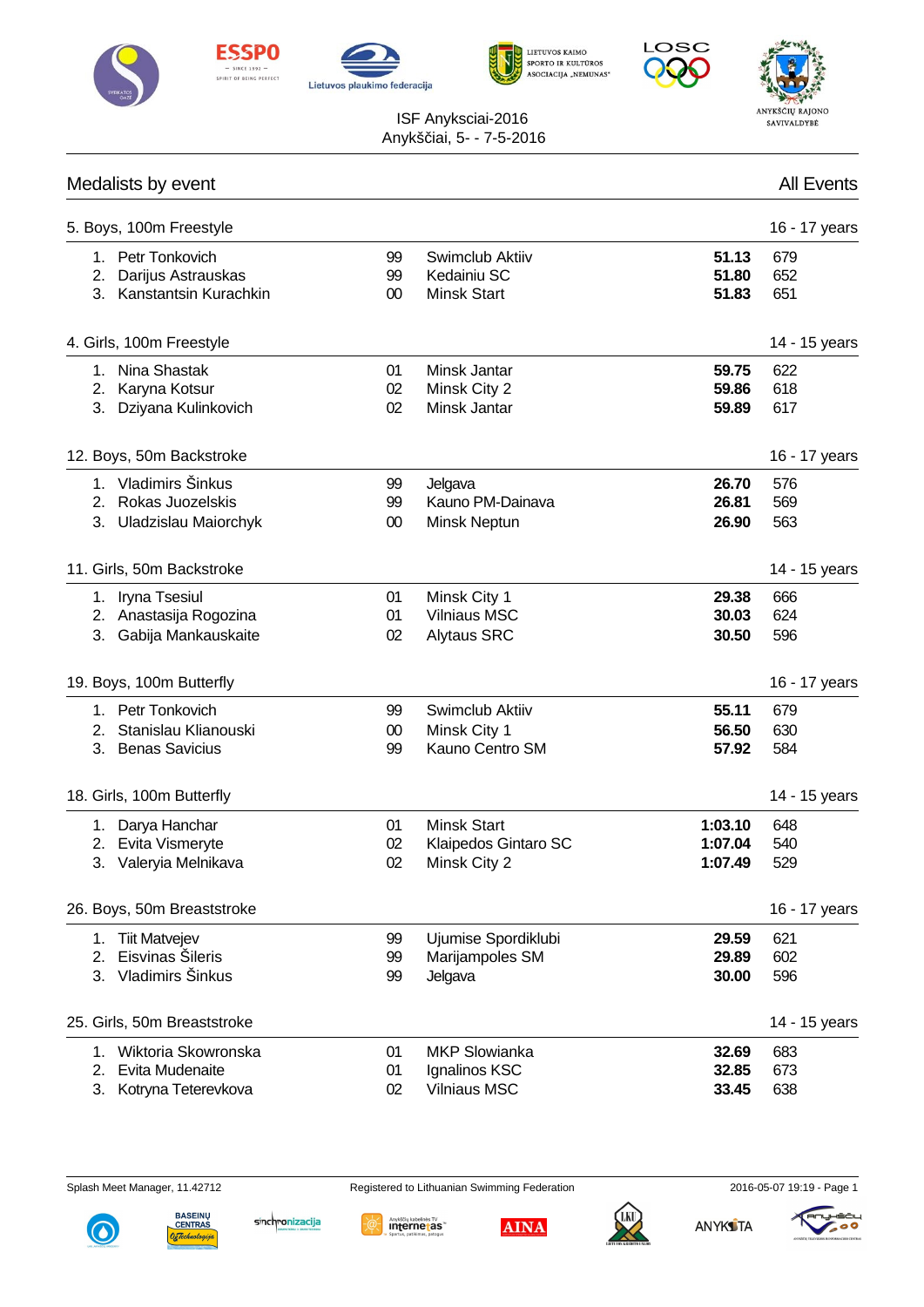











|    | 33. Boys, 100m Medley      |    |                             |         | 16 - 17 years        |
|----|----------------------------|----|-----------------------------|---------|----------------------|
|    | 1. Aliaksandr Naronski     | 99 | <b>Minsk Start</b>          | 59.46   | 618                  |
|    | 2. Aliaksei Tsiareshchanka | 99 | <b>Minsk Start</b>          | 59.61   | 613                  |
|    | 3. Tiit Matvejev           | 99 | Ujumise Spordiklubi         | 1:00.01 | 601                  |
|    | 32. Girls, 100m Medley     |    |                             |         | 14 - 15 years        |
|    | 1. Anastasiya Kuliashova   | 01 | <b>Minsk Start</b>          | 1:04.86 | 668                  |
|    | 2. Iryna Tsesiul           | 01 | Minsk City 1                | 1:06.43 | 621                  |
|    | 3. leva Jaceviciute        | 01 | <b>Alytaus SRC</b>          | 1:07.50 | 592                  |
|    | 1. Boys, 100m Freestyle    |    |                             |         | 13 years and younger |
|    | 1. Uladzislau Bondar       | 03 | Minsk City 1                | 57.81   | 469                  |
|    | 2. Aleksas Savickas        | 03 | Panev žio SK Plaukime kartu | 59.43   | 432                  |
|    | 3. Aliaksandr Tsyrynovich  | 03 | <b>Minsk Start</b>          | 59.57   | 429                  |
|    | 2. Girls, 100m Freestyle   |    |                             |         | 13 years and younger |
|    | 1. Alena Semizhon          | 03 | <b>Minsk Start</b>          | 58.73   | 655                  |
|    | 2. Marija Rutkauskaite     | 03 | Kauno Centro SM             | 1:02.09 | 554                  |
|    | 3. Valeryia Kruk           | 03 | Minsk Jantar                | 1:02.43 | 545                  |
|    | 3. Boys, 100m Freestyle    |    |                             |         | 14 - 15 years        |
|    | 1. Titas Smailys           | 01 | Panevezio SG                | 52.67   | 621                  |
|    | 2. Anton Remez             | 01 | Minsk Jantar                | 53.54   | 591                  |
|    | 3. Aleksandras Kasakovskis | 01 | Utenos DSC                  | 55.31   | 536                  |
|    | 6. Women, 100m Freestyle   |    |                             |         | 16 years and older   |
|    | 1. Aliaksandra Herasimenia | 85 | Minsk City 1                | 52.91   | 896                  |
|    | 2. Yuliya Khitraya         | 89 | Minsk City 1                | 54.52   | 819                  |
|    | 3. Diana Jaruseviciute     | 99 | Kauno PM-Dainava            | 57.08   | 713                  |
|    | 7. Men, 100m Freestyle     |    |                             |         | 18 years and older   |
| 1. | Viktar Krasochka           | 96 | Minsk City 1                | 49.51   | 747                  |
| 2. | Deividas Grigalionis       | 94 | Kauno PM-Dainava            | 50.94   | 686                  |
| 3. | <b>Niks Goldmanis</b>      | 94 | Riga DSN                    | 51.86   | 650                  |
| 3. | Jonas Zakarauskas          | 95 | Kauno Centro SM             | 51.86   | 650                  |
|    | 8. Boys, 50m Backstroke    |    |                             |         | 13 years and younger |
| 1. | Dziugas Karklelis          | 03 | Ignalinos KSC               | 30.57   | 384                  |
| 2. | Matsvei Petukh             | 03 | <b>Minsk Start</b>          | 31.14   | 363                  |
| 3. | <b>Martin Sionberg</b>     | 03 | Swimclub Aktiiv             | 31.96   | 336                  |











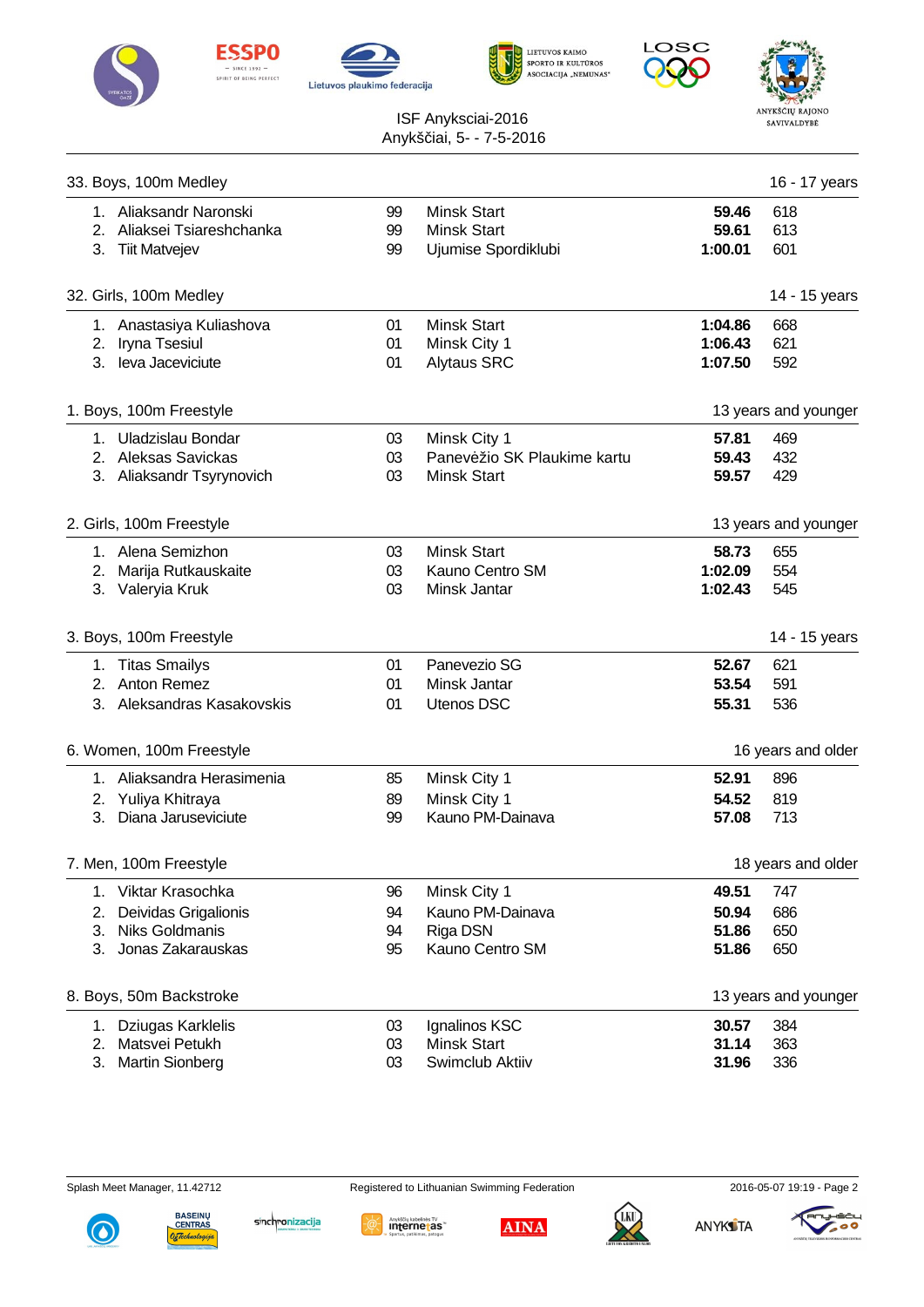











| 9. Girls, 50m Backstroke                                              |        |                                                     |                 | 13 years and younger      |
|-----------------------------------------------------------------------|--------|-----------------------------------------------------|-----------------|---------------------------|
| 1. leva Maluka                                                        | 03     | Riga DSN                                            | 30.64           | 588                       |
| 2. Anastasiya Shostak                                                 | 03     | Minsk Jantar                                        | 31.47           | 542                       |
| 3. Anastasiya Laptsionak                                              | 03     | <b>Minsk Start</b>                                  | 32.15           | 509                       |
| 10. Boys, 50m Backstroke                                              |        |                                                     |                 | 14 - 15 years             |
| 1. Leon Adleiba                                                       | 01     | Minsk City 1                                        | 26.97           | 559                       |
| 2. Germantas Svecovas                                                 | 01     | <b>Vilniaus MSC</b>                                 | 27.36           | 535                       |
| 3. Daniil Mikhalkov                                                   | 01     | Minsk Jantar                                        | 27.44           | 530                       |
| 13. Women, 50m Backstroke                                             |        |                                                     |                 | 16 years and older        |
| 1. Aliaksandra Kavaleva                                               | 90     | Minsk City 1                                        | 28.31           | 745                       |
| 2. Sigrid Sepp                                                        | 98     | Top Sc                                              | 28.69           | 716                       |
| 3. Darya Douhal                                                       | $00\,$ | Minsk City 1                                        | 29.10           | 686                       |
| 14. Men, 50m Backstroke                                               |        |                                                     |                 | 18 years and older        |
| 1. Gytis Stankevicius                                                 | 94     | Kauno PM-Dainava                                    | 25.38           | 671                       |
| 2. Danila Lahinovich                                                  | 98     | <b>Minsk Start</b>                                  | 25.80           | 638                       |
| 3. Andrei Gussev                                                      | 97     | Swimclub Aktiiv                                     | 26.04           | 621                       |
| 15. Boys, 100m Butterfly                                              |        |                                                     |                 | 13 years and younger      |
| 1. Uladzislau Yurchanka                                               | 03     | Minsk City 2                                        | 1:06.45         | 387                       |
| 2. Aleksas Savickas                                                   | 03     | Panev žio SK Plaukime kartu                         | 1:07.71         | 366                       |
| 3. Ilya Yeudasiou                                                     | 04     | <b>Minsk Start</b>                                  | 1:09.10         | 344                       |
| 16. Girls, 100m Butterfly                                             |        |                                                     |                 | 13 years and younger      |
| 1. Varvara Dragun                                                     | 03     | Minsk City 1                                        | 1:06.08         | 564                       |
| 2. Anastasiya Shostak                                                 | 03     | Minsk Jantar                                        | 1:07.52         | 529                       |
| 3. Aliaksandra Sarokina                                               | 03     | <b>Minsk Start</b>                                  | 1:10.78         | 459                       |
| 17. Boys, 100m Butterfly                                              |        |                                                     |                 | 14 - 15 years             |
| Daniil Mikhalkov<br>1.                                                | 01     | Minsk Jantar                                        | 59.42           | 541                       |
| <b>Mark Sovtsa</b><br>2.                                              | 01     | Top Sc                                              | 1:00.35         | 517                       |
| Arseni Barzhakou<br>3.                                                | 01     | Minsk Jantar                                        | 1:01.53         | 487                       |
| 20. Women, 100m Butterfly                                             |        |                                                     |                 | 16 years and older        |
| Margaret Markvardt<br>1.                                              | 00     | Top Sc                                              | 59.98           | 754                       |
| 2. Aksana Dziamidava                                                  | 93     | Minsk City 1                                        | 1:00.37         | 740                       |
| 3. Beatrice Kanapienyte                                               | 99     | Kauno PM-Šilainiai                                  | 1:01.40         | 703                       |
| 21. Men, 100m Butterfly                                               |        |                                                     |                 | 18 years and older        |
| <b>Yahor Dodaleu</b><br>1.                                            | 93     | <b>Belarus</b>                                      | 53.21           | 754                       |
| Arkadi Kalinovski<br>2.                                               | 96     | Swimclub Aktiiv                                     | 53.72           | 733                       |
| Dzianis Semakovich<br>3.                                              | 97     | <b>Minsk Start</b>                                  | 55.94           | 649                       |
| Splash Meet Manager, 11.42712                                         |        | Registered to Lithuanian Swimming Federation        |                 | 2016-05-07 19:19 - Page 3 |
| <b>BASEINU</b><br>sinchronizacija<br><b>CENTRAS</b><br>DzTechnologija |        | Anykščių kabelinės TV<br>Internetas"<br><b>AINA</b> | <b>ANYKS</b> TA |                           |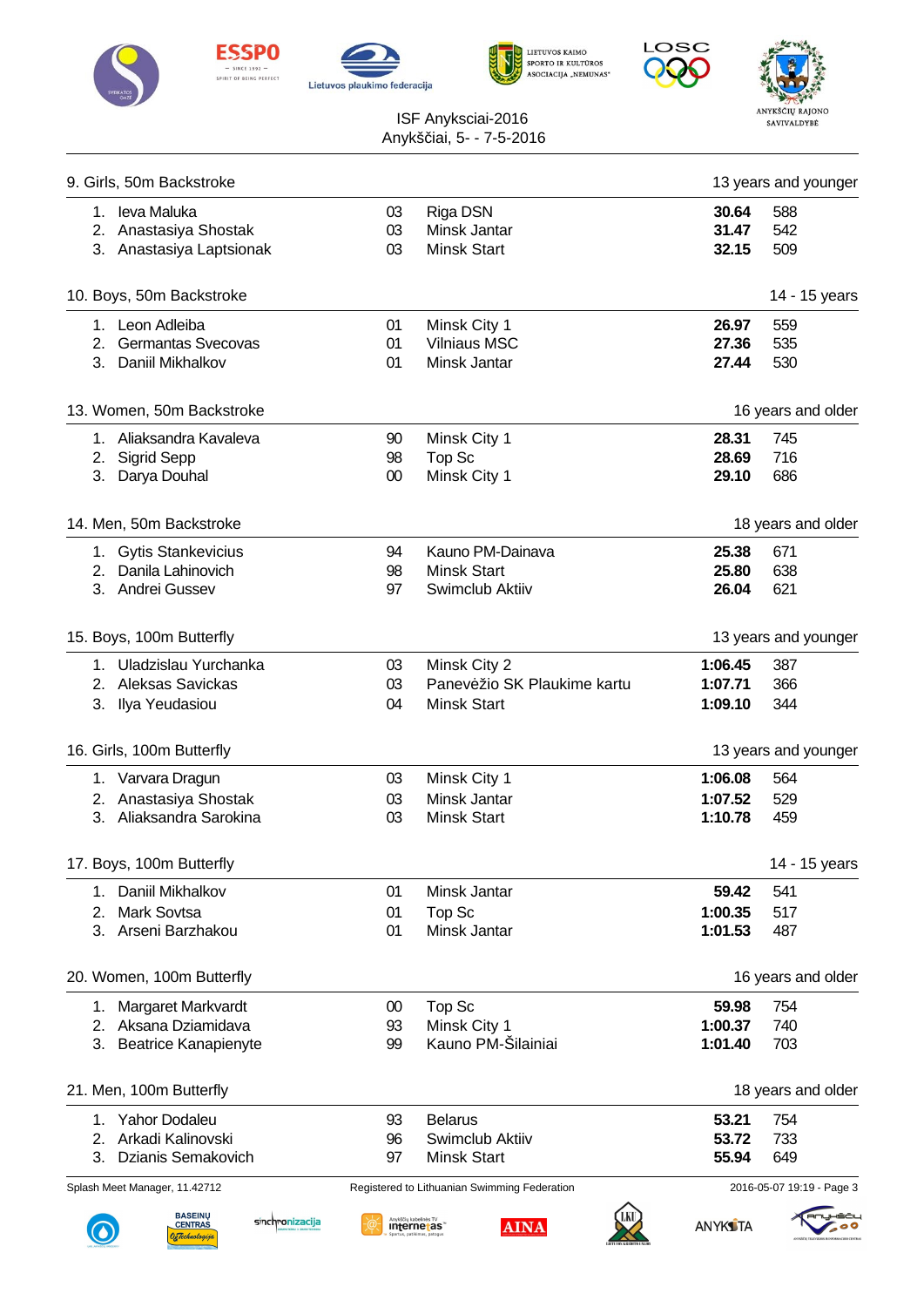











| 22. Boys, 50m Breaststroke                                                            |                |                                                     |                         | 13 years and younger      |
|---------------------------------------------------------------------------------------|----------------|-----------------------------------------------------|-------------------------|---------------------------|
| 1. Aliaksei Kavaliou<br>2. Aleksandras Sukelovic<br><b>Christopher Palvadre</b><br>3. | 03<br>03<br>03 | Minsk Jantar<br><b>Vilniaus MSC</b><br>Top Sc       | 33.99<br>34.54<br>34.96 | 409<br>390<br>376         |
| 23. Girls, 50m Breaststroke                                                           |                |                                                     |                         | 13 years and younger      |
| 1. Marija Rapseviciute<br>2. Deidra Kareckaite                                        | 03<br>04       | <b>Vilniaus MSC</b><br>Kauno PM-Šilainiai           | 35.09<br>35.41          | 552<br>538                |
| 3. Krystsina Hancharyk                                                                | 03             | Minsk region                                        | 37.11                   | 467                       |
| 24. Boys, 50m Breaststroke                                                            |                |                                                     |                         | 14 - 15 years             |
| 1. Didzis Rudavs                                                                      | 01             | Jelgava                                             | 30.10                   | 590                       |
| 2. Mark Sovtsa                                                                        | 01             | Top Sc                                              | 30.74                   | 554                       |
| 3. Aliaksei Voranau                                                                   | 01             | Minsk Neptun                                        | 31.36                   | 521                       |
| 27. Women, 50m Breaststroke                                                           |                |                                                     |                         | 16 years and older        |
| 1. Dana Kolidzeja                                                                     | 99             | Riga OSC                                            | 31.72                   | 748                       |
| 2. Karleen Kersa                                                                      | 96             | Top Sc                                              | 32.18                   | 716                       |
| Dovile Mikoliunaite<br>3.                                                             | 96             | Ignalinos PK                                        | 33.20                   | 652                       |
| 28. Men, 50m Breaststroke                                                             |                |                                                     |                         | 18 years and older        |
| 1. Nikolajs Maskalenko                                                                | 93             | <b>Riga Delfins</b>                                 | 27.17                   | 802                       |
| 2. Andrejs Rožalovskis                                                                | 92             | Riga OSC                                            | 28.21                   | 717                       |
| 3. Andrei Huzeyeu                                                                     | 95             | <b>Minsk Start</b>                                  | 28.30                   | 710                       |
| 29. Boys, 100m Medley                                                                 |                |                                                     |                         | 13 years and younger      |
| 1. Aliaksei Kavaliou                                                                  | 03             | Minsk Jantar                                        | 1:07.62                 | 420                       |
| 2. Dziugas Karklelis                                                                  | 03             | Ignalinos KSC                                       | 1:08.49                 | 404                       |
| 3. Uladzislau Yurchanka                                                               | 03             | Minsk City 2                                        | 1:08.57                 | 403                       |
| 30. Girls, 100m Medley                                                                |                |                                                     |                         | 13 years and younger      |
| leva Maluka<br>1.                                                                     | 03             | Riga DSN                                            | 1:06.83                 | 610                       |
| Varvara Dragun<br>2.                                                                  | 03             | Minsk City 1                                        | 1:09.11                 | 552                       |
| Anastasiya Shostak<br>3.                                                              | 03             | Minsk Jantar                                        | 1:10.47                 | 520                       |
| 31. Boys, 100m Medley                                                                 |                |                                                     |                         | 14 - 15 years             |
| 1. Titas Smailys                                                                      | 01             | Panevezio SG                                        | 1:00.51                 | 586                       |
| Leon Adleiba<br>2.                                                                    | 01             | Minsk City 1                                        | 1:00.53                 | 586                       |
| <b>Mark Sovtsa</b><br>3.                                                              | 01             | Top Sc                                              | 1:01.22                 | 566                       |
| 34. Women, 100m Medley                                                                |                |                                                     |                         | 16 years and older        |
| Alona Ribakova<br>1.                                                                  | 91             | <b>Riga Delfins</b>                                 | 1:03.24                 | 720                       |
| Margaret Markvardt<br>2.                                                              | $00\,$         | Top Sc                                              | 1:03.49                 | 712                       |
| Safiya Akhapkina<br>3.                                                                | 99             | Minsk City 1                                        | 1:04.26                 | 686                       |
| Splash Meet Manager, 11.42712                                                         |                | Registered to Lithuanian Swimming Federation        |                         | 2016-05-07 19:19 - Page 4 |
| <b>BASEINU</b><br>sinchronizacija<br><b>CENTRAS</b><br>rachuologija)                  |                | Anykščių kabelinės TV<br>Internetas"<br><b>AINA</b> | <b>ANYKS</b> TA         |                           |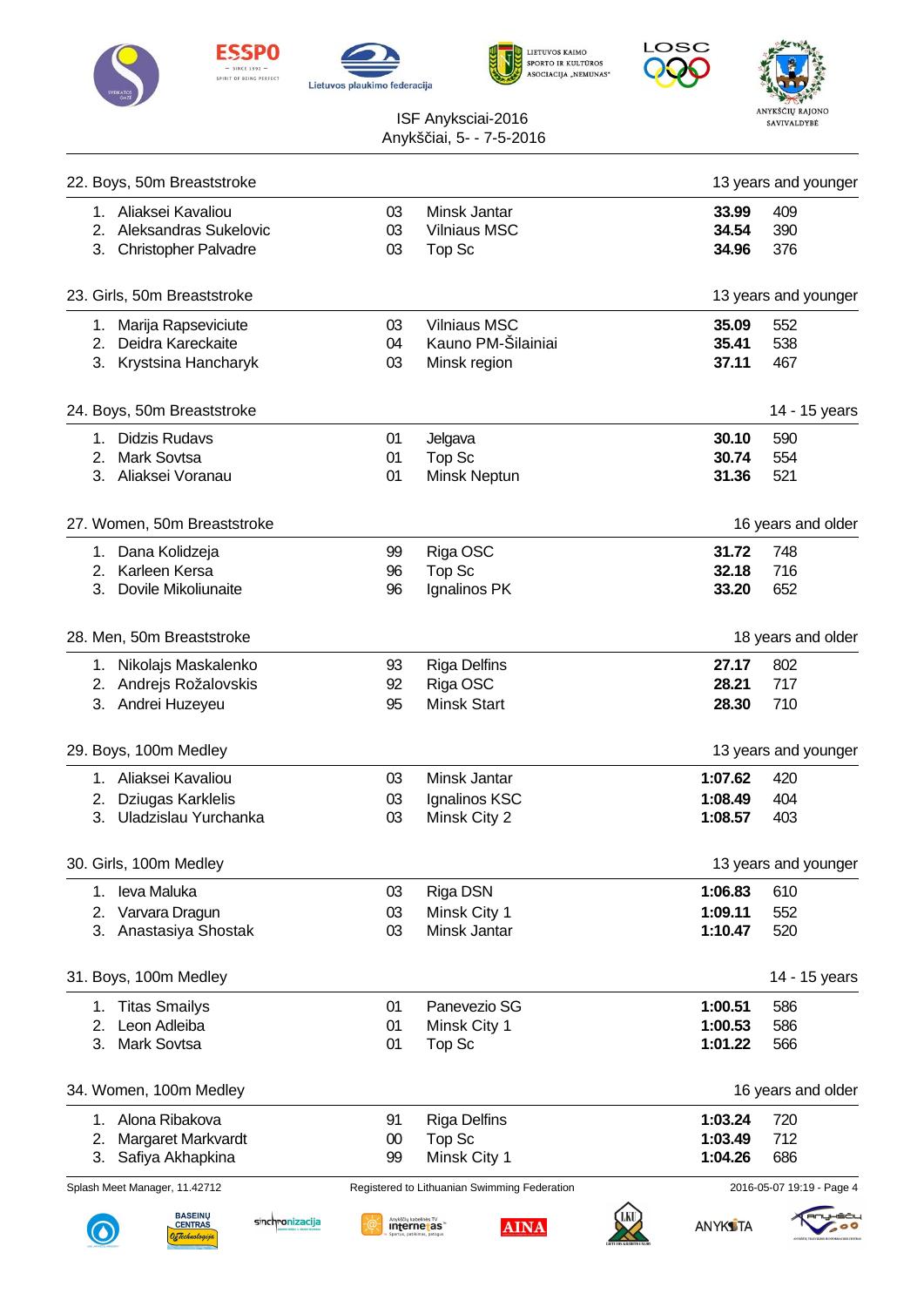











| 35. Men, 100m Medley                                             |                                                                           |                                                     |                 | 18 years and older |
|------------------------------------------------------------------|---------------------------------------------------------------------------|-----------------------------------------------------|-----------------|--------------------|
| 1. Nikolajs Maskalenko                                           | 93                                                                        | <b>Riga Delfins</b>                                 | 55.46           | 762                |
| 2. Andrei Gussev                                                 | 97                                                                        | Swimclub Aktiiv                                     | 56.45           | 722                |
| 3. Arseni Barzdou                                                | 98                                                                        | <b>Minsk Start</b>                                  | 56.56           | 718                |
|                                                                  |                                                                           |                                                     |                 |                    |
| 42. Men, 100m Breaststroke                                       |                                                                           |                                                     |                 | 18 years and older |
| 1. Giedrius Titenis                                              | 89                                                                        | Anykš i KKSC                                        | 59.00           | 837                |
| 2. Nikolajs Maskalenko                                           | 93                                                                        | <b>Riga Delfins</b>                                 | 1:00.10         | 792                |
| 3. Jonas Sadauskas                                               | 96                                                                        | <b>Vilniaus MSC</b>                                 | 1:01.58         | 736                |
| 41. Women, 100m Breaststroke                                     |                                                                           |                                                     |                 | 16 years and older |
| 1. Alona Ribakova                                                | 91                                                                        | <b>Riga Delfins</b>                                 | 1:08.48         | 755                |
| 2. Karleen Kersa                                                 | 96                                                                        | Top Sc                                              | 1:09.73         | 715                |
| 3. Dana Kolidzeja                                                | 99                                                                        | Riga OSC                                            | 1:10.83         | 682                |
|                                                                  |                                                                           |                                                     |                 |                    |
| 49. Men, 50m Butterfly                                           |                                                                           |                                                     |                 | 18 years and older |
| 1. Yahor Dodaleu                                                 | 93                                                                        | <b>Belarus</b>                                      | 23.52           | 796                |
| 2. Arkadi Kalinovski                                             | 96                                                                        | Swimclub Aktiiv                                     | 24.28           | 723                |
| 3. Arvis Aigars                                                  | 97                                                                        | Riga DSN                                            | 25.08           | 656                |
| 48. Women, 50m Butterfly                                         |                                                                           |                                                     |                 | 16 years and older |
| 1. Aksana Dziamidava                                             | 93                                                                        | Minsk City 1                                        | 27.28           | 713                |
| 2. Margaret Markvardt                                            | $00\,$                                                                    | Top Sc                                              | 27.33           | 709                |
| 3. Diana Jaruseviciute                                           | 99                                                                        | Kauno PM-Dainava                                    | 27.53           | 694                |
| 56. Men, 100m Backstroke                                         |                                                                           |                                                     |                 | 18 years and older |
| 1. Gytis Stankevicius                                            | 94                                                                        | Kauno PM-Dainava                                    | 54.44           | 726                |
| 2. Andrei Gussev                                                 | 97                                                                        | Swimclub Aktiiv                                     | 55.18           | 697                |
| 3.<br>Danila Lahinovich                                          | 98                                                                        | <b>Minsk Start</b>                                  | 56.65           | 644                |
| 55. Women, 100m Backstroke                                       |                                                                           |                                                     |                 | 16 years and older |
| <b>Sigrid Sepp</b><br>1.                                         | 98                                                                        | Top Sc                                              | 1:00.98         | 734                |
| Aliaksandra Kavaleva<br>2.                                       | 90                                                                        | Minsk City 1                                        | 1:01.78         | 706                |
| 3.<br>Iryna Mikhalenak                                           | 98                                                                        | Minsk region                                        | 1:04.81         | 612                |
| 63. Men, 50m Freestyle                                           |                                                                           |                                                     |                 | 18 years and older |
| Mindaugas Sadauskas<br>1.                                        | 90                                                                        | Panev žio SK Plaukime kartu                         | 22.33           | 746                |
| Viktar Krasochka<br>2.                                           | 96                                                                        | Minsk City 1                                        | 22.40           | 739                |
| 3.<br>Nikolajs Maskalenko                                        | 93                                                                        | <b>Riga Delfins</b>                                 | 22.80           | 701                |
| 62. Women, 50m Freestyle                                         |                                                                           |                                                     |                 | 16 years and older |
| 1. Yuliya Khitraya                                               | 89                                                                        | Minsk City 1                                        | 24.74           | 828                |
| Diana Jaruseviciute<br>2.                                        | 99                                                                        | Kauno PM-Dainava                                    | 25.83           | 728                |
| 3.<br>Roberta Kuzaite                                            | 96                                                                        | Klaipedos Gintaro SC                                | 26.29           | 690                |
| Splash Meet Manager, 11.42712                                    | 2016-05-07 19:19 - Page 5<br>Registered to Lithuanian Swimming Federation |                                                     |                 |                    |
| <b>BASEINŲ</b>                                                   |                                                                           |                                                     |                 |                    |
| sinchronizacija<br><b>CENTRAS</b><br>) <sub>k</sub> Technologija |                                                                           | Anykščių kabelinės TV<br>Internetas"<br><b>AINA</b> | <b>ANYKS</b> TA |                    |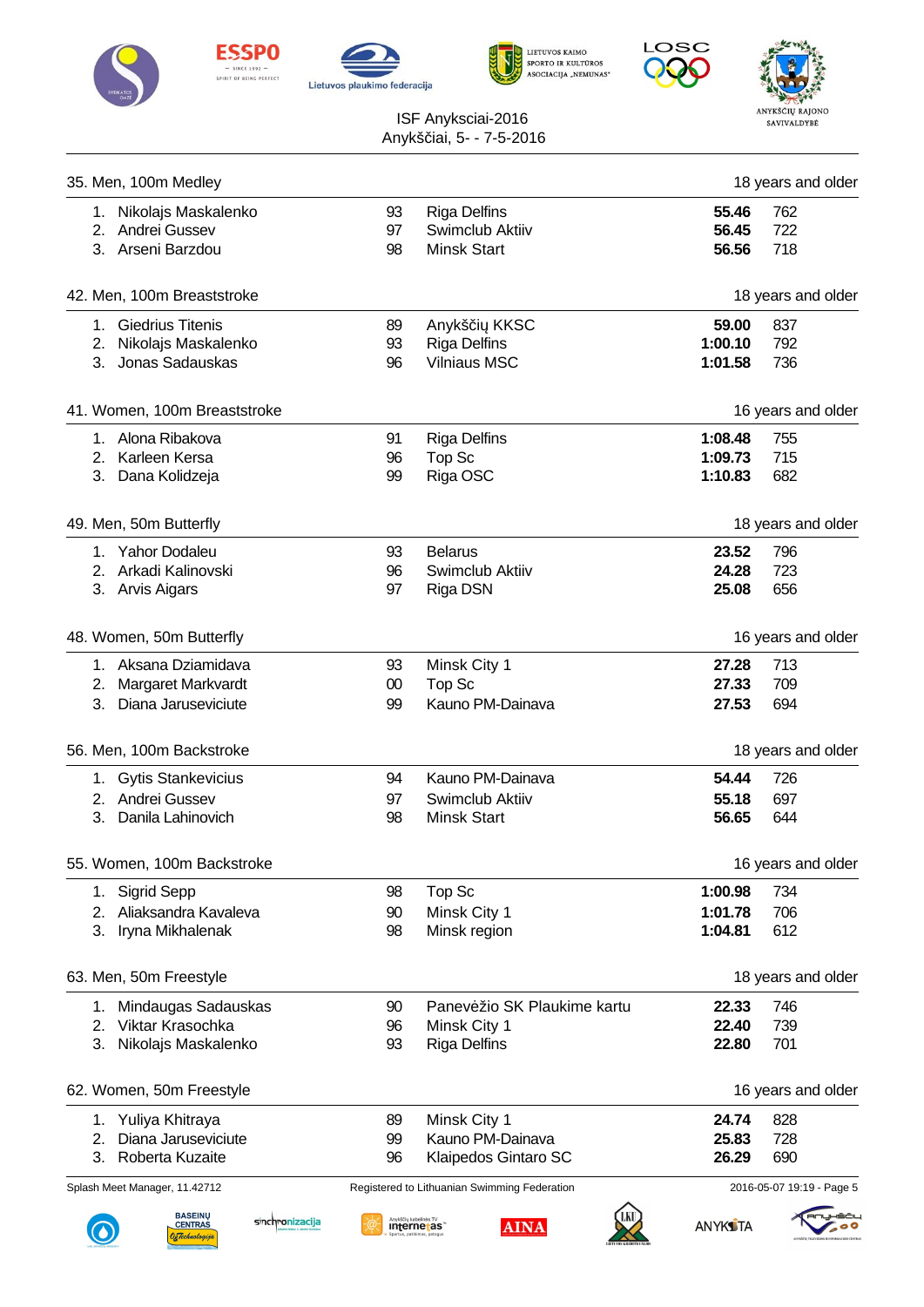











| 40. Boys, 100m Breaststroke                                                                   |                       |                                                              |                               | 16 - 17 years             |
|-----------------------------------------------------------------------------------------------|-----------------------|--------------------------------------------------------------|-------------------------------|---------------------------|
| 1. Eisvinas Šileris<br>2. Tiit Matvejev<br><b>Mark Kostin</b><br>3.                           | 99<br>99<br>99        | Marijampoles SM<br>Ujumise Spordiklubi<br>Top Sc             | 1:04.46<br>1:05.35<br>1:05.90 | 642<br>616<br>600         |
| 39. Girls, 100m Breaststroke                                                                  |                       |                                                              |                               | 14 - 15 years             |
| 1. Evita Mudenaite<br>2. Kotryna Teterevkova<br>3. Wiktoria Skowronska                        | 01<br>02<br>01        | Ignalinos KSC<br><b>Vilniaus MSC</b><br><b>MKP Slowianka</b> | 1:11.86<br>1:12.93<br>1:14.25 | 653<br>625<br>592         |
| 47. Boys, 50m Butterfly                                                                       |                       |                                                              |                               | 16 - 17 years             |
| 1. Mantas Kaveckas<br>Petr Tonkovich<br>2.<br>3.<br>Darijus Astrauskas                        | 00<br>99<br>99        | Klaipedos Gintaro SC<br>Swimclub Aktiiv<br>Kedainiu SC       | 25.23<br>25.43<br>25.45       | 645<br>629<br>628         |
| 46. Girls, 50m Butterfly                                                                      |                       |                                                              |                               | 14 - 15 years             |
| 1. Anastasiya Kuliashova<br>2. Alena Sudneka<br>3. Evita Vismeryte                            | 01<br>01<br>02        | <b>Minsk Start</b><br>Minsk Neptun<br>Klaipedos Gintaro SC   | 27.83<br>29.35<br>29.52       | 672<br>573<br>563         |
| 54. Boys, 100m Backstroke                                                                     |                       |                                                              |                               | 16 - 17 years             |
| 1. Rokas Juozelskis<br>2. Uladzislau Maiorchyk<br>3. Aliaksei Tsiareshchanka                  | 99<br>00<br>99        | Kauno PM-Dainava<br>Minsk Neptun<br><b>Minsk Start</b>       | 57.15<br>57.47<br>58.70       | 627<br>617<br>579         |
| 53. Girls, 100m Backstroke                                                                    |                       |                                                              |                               | 14 - 15 years             |
| 1. Iryna Tsesiul<br>2. Darya Hanchar<br>3. Anastasija Rogozina                                | 01<br>01<br>01        | Minsk City 1<br><b>Minsk Start</b><br><b>Vilniaus MSC</b>    | 1:02.65<br>1:04.31<br>1:04.58 | 677<br>626<br>618         |
| 61. Boys, 50m Freestyle                                                                       |                       |                                                              |                               | 16 - 17 years             |
| <b>Mantas Kaveckas</b><br>1.<br>2.<br><b>Ricardas Mickevicius</b><br>3.<br>Darijus Astrauskas | 00<br>99<br>99        | Klaipedos Gintaro SC<br>Kauno PM-Dainava<br>Kedainiu SC      | 23.15<br>23.43<br>23.52       | 670<br>646<br>639         |
| 60. Girls, 50m Freestyle                                                                      |                       |                                                              |                               | 14 - 15 years             |
| Nina Shastak<br>1.<br>Kristiana Maskava<br>2.<br>3.<br>Volha Bisiaryna                        | 01<br>01<br>01        | Minsk Jantar<br>Riga DSN<br>Minsk Neptun                     | 27.39<br>27.56<br>27.69       | 610<br>599<br>591         |
| 38. Boys, 100m Breaststroke                                                                   |                       |                                                              |                               | 14 - 15 years             |
| <b>Mark Sovtsa</b><br>1.<br>Aliaksei Voranau<br>2.<br>3.<br><b>Didzis Rudavs</b>              | 01<br>01<br>01        | Top Sc<br>Minsk Neptun<br>Jelgava                            | 1:06.10<br>1:06.81<br>1:08.68 | 595<br>576<br>530         |
| Splash Meet Manager, 11.42712                                                                 |                       | Registered to Lithuanian Swimming Federation                 |                               | 2016-05-07 19:19 - Page 6 |
| <b>BASEINŲ</b><br>sinchronizacija<br><b>CENTRAS</b><br>) <sub>E</sub> Technologija            | Anykščių kabelinės TV | internetas<br><b>AINA</b>                                    | <b>ANYKS</b> TA               |                           |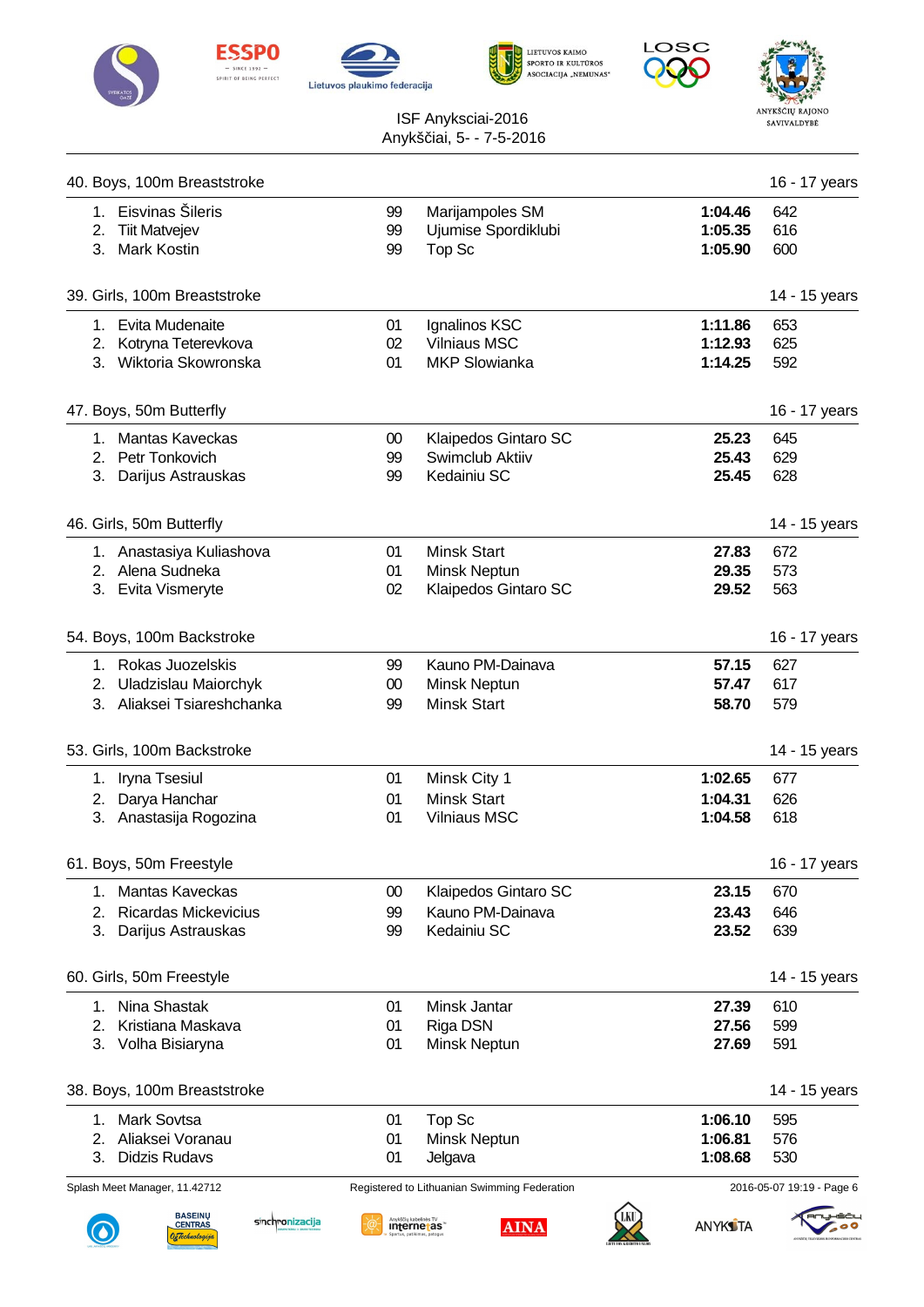











| 37. Girls, 100m Breaststroke                                                |                |                                                            |                               | 13 years and younger      |
|-----------------------------------------------------------------------------|----------------|------------------------------------------------------------|-------------------------------|---------------------------|
| 1. Varvara Dragun<br>2. Deidra Kareckaite<br>3. Marija Rapseviciute         | 03<br>04<br>03 | Minsk City 1<br>Kauno PM-Šilainiai<br><b>Vilniaus MSC</b>  | 1:14.30<br>1:18.64<br>1:19.59 | 591<br>498<br>480         |
| 36. Boys, 100m Breaststroke                                                 |                |                                                            |                               | 13 years and younger      |
| 1. Aliaksei Kavaliou<br>2. Aleksandras Sukelovic<br>3. Germans Golcvarts    | 03<br>03<br>03 | Minsk Jantar<br><b>Vilniaus MSC</b><br>Jelgava             | 1:12.80<br>1:16.03<br>1:16.41 | 445<br>391<br>385         |
| 45. Boys, 50m Butterfly                                                     |                |                                                            |                               | 14 - 15 years             |
| 1. Leon Adleiba<br>2. Mark Sovtsa<br>3. Arseni Barzhakou                    | 01<br>01<br>01 | Minsk City 1<br>Top Sc<br>Minsk Jantar                     | 26.52<br>26.88<br>27.23       | 555<br>533<br>513         |
| 44. Girls, 50m Butterfly                                                    |                |                                                            |                               | 13 years and younger      |
| 1. Anastasiya Shostak<br>2. Aliaksandra Sarokina<br>3. Marija Rutkauskaite  | 03<br>03<br>03 | Minsk Jantar<br><b>Minsk Start</b><br>Kauno Centro SM      | 29.40<br>29.99<br>31.61       | 570<br>537<br>458         |
| 43. Boys, 50m Butterfly                                                     |                |                                                            |                               | 13 years and younger      |
| 1. Uladzislau Bondar<br>2. Uladzislau Yurchanka<br>3. Aliaksei Kavaliou     | 03<br>03<br>03 | Minsk City 1<br>Minsk City 2<br>Minsk Jantar               | 28.82<br>29.76<br>29.83       | 432<br>393<br>390         |
| 52. Boys, 100m Backstroke                                                   |                |                                                            |                               | 14 - 15 years             |
| 1. Leon Adleiba<br>2. Daniil Mikhalkov<br>3. Erikas Grigaitis               | 01<br>01<br>02 | Minsk City 1<br>Minsk Jantar<br>Kauno PM-Dainava           | 57.54<br>59.40<br>1:00.49     | 615<br>559<br>529         |
| 51. Girls, 100m Backstroke                                                  |                |                                                            |                               | 13 years and younger      |
| leva Maluka<br>1.<br>2.<br>Anastasiya Shostak<br>Aliaksandra Zhuravel<br>3. | 03<br>03<br>03 | Riga DSN<br>Minsk Jantar<br>Minsk Jantar                   | 1:06.18<br>1:07.76<br>1:08.36 | 574<br>535<br>521         |
| 50. Boys, 100m Backstroke                                                   |                |                                                            |                               | 13 years and younger      |
| 1. Dziugas Karklelis<br>2.<br>Matsvei Petukh<br>3.<br>Jokubas Tijunonis     | 03<br>03<br>03 | Ignalinos KSC<br><b>Minsk Start</b><br><b>Vilniaus MSC</b> | 1:06.48<br>1:07.73<br>1:08.80 | 398<br>377<br>359         |
| 59. Boys, 50m Freestyle                                                     |                |                                                            |                               | 14 - 15 years             |
| 1. Titas Smailys<br>Leon Adleiba<br>2.<br>3.<br>Anton Remez                 | 01<br>01<br>01 | Panevezio SG<br>Minsk City 1<br>Minsk Jantar               | 23.95<br>24.08<br>24.34       | 605<br>595<br>576         |
| Splash Meet Manager, 11.42712                                               |                | Registered to Lithuanian Swimming Federation               |                               | 2016-05-07 19:19 - Page 7 |
| <b>BASEINU</b><br>sinchronizacija<br><b>CENTRAS</b><br>DeTechnologija       |                | Anykščių kabelinės TV<br><b>AINA</b><br>internetas         | <b>ANYKS</b> TA               |                           |